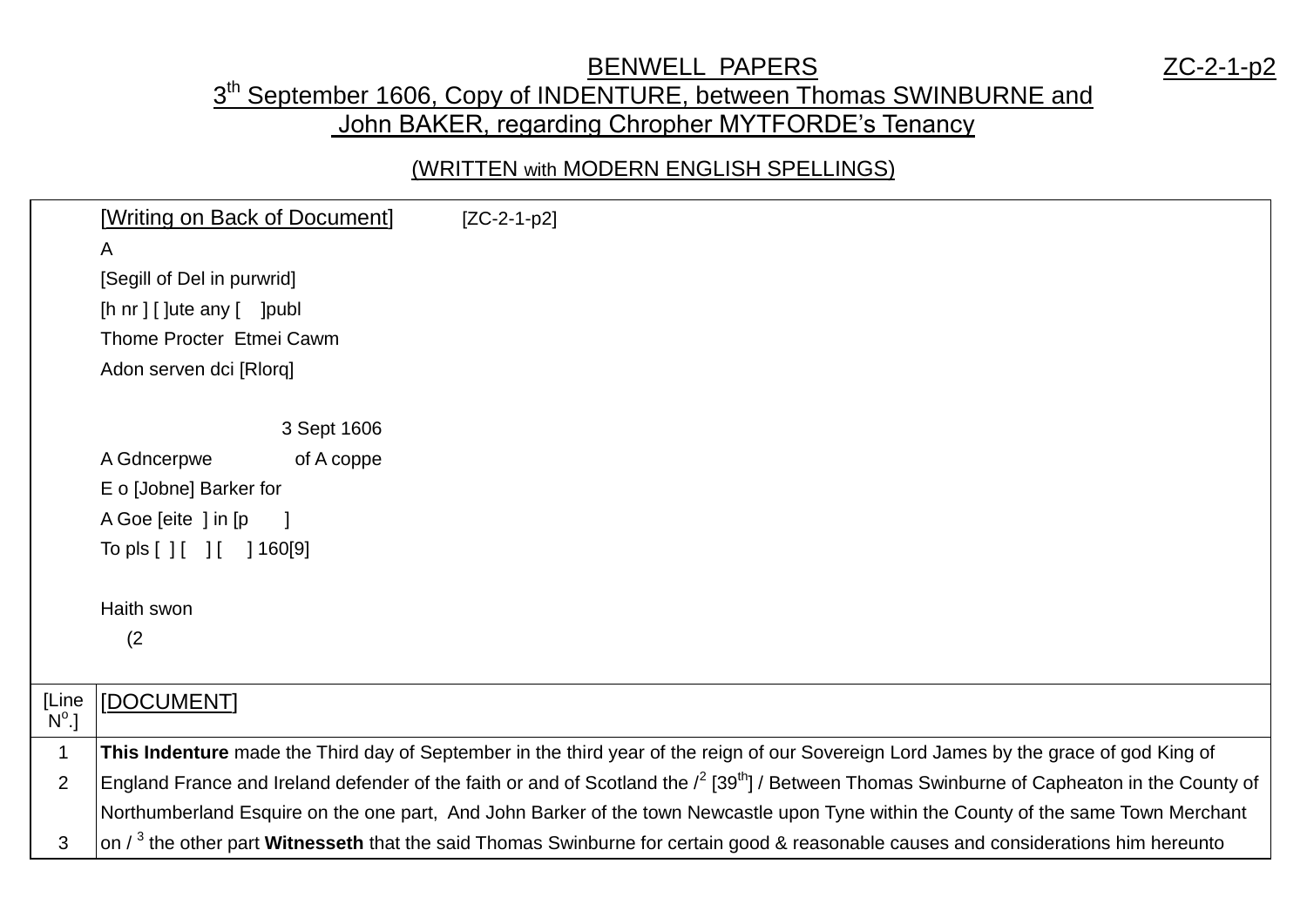4 moving Hath demised granted and to Farm letten unto the said John Barker, All that state room /<sup>4</sup> or parcel of ground containing two Keele rooms now or late in the tenure or occupation of one Chropher Mytforde of the said town of Newcastle Merchant situate adjoining upon or 5 near the River of the Tyne in the township or / <sup>5</sup> Territories of Benwell in the said County of Northumberland, with free way leave, ingress egress and regress carriage and re-carriage into and from the same state in and by, all the ways and passage used or meet and convenient 6 to be had / <sup>6</sup> and used from his or their Coal Pit or Pit, for the conveyance of the Coals of the said John Barker his executors and assigns in 7 | the township and Territories aforesaid To have and to hold the said state room and all / <sup>7</sup> other the premisses avow by theirs part mentioned to be demised unto the said John Barker his executors administrators and assigns from the Feast day of the Annunciation of the blessed 8 Virgin Mary hast past before the date  $-$  /  $^8$  hereof unto the end and term of Nine years then next following fully to be complete and ended 9 **Vesting** and paying therefore yearly during the said term unto the said Thomas Swinburne his heirs or Assigns / <sup>9</sup> Forty shilling of the full money of England at two Feast and times in the year that is to say at the Feast of Saint Martyn the bishop in winter and The Apostles Phillip 10 and James by even portions And if it /<sup>10</sup> happen the said yearly rent to be behind unpaid in part or in all over or after either Feast or Term of 11 | payment thereof avowsaid in which yet ought to paid by the space of twenty days being lawfully demanded That / <sup>11</sup> then or at any time after it shall or may be lawful to and for the said Thomas Swinburne his heirs and assigns into the said state to enter and distrain and the distress 12 and distresses then and there so found lawfully to lead  $/12$  drive and Carry away and the same toward him and them to define and keep, until 13 the said yearly rent with the [arrangement] thereof be unto the said Thomas Swinburne his heirs or assigns fully satisfied and paid – / <sup>13</sup>**And the said** Thomas Swinburne Covenanteth and granteth for him his heirs executors and assigns to and which the said John Barker his 14 executors administrators and assigns in manner and form following that is to say  $/14$  That he the said John Barker his executors administrators or assigns for the said yearly rent of Forty shilling in form of the aforesaid to be paid shall or may by force of these part 15 peaceably and quietly have hold use occupy  $/15$  and enjoy all the said state (Containing two keele rooms) with all and singular other the premisses avowed by these parts mentioned or intended to be demised and granted without any let trouble or intervention of the said 16 Thomas / <sup>16</sup> Swinburne his heirs executors administrators or Assigns or any of them or of any other person or persons by the means title or 17 procurement of them or any of them, and without any lawful eviction or expulsion of any other / <sup>17</sup> person or er during the said term **And further** That he the said Thomas Swinburne his heirs executors or Assigns shall bear and pay all rent [quytrente] duties encumbrance and 18 charge going  $/$ <sup>18</sup> out or payable amongst other things of and for the premisses or any part thereof or whereby or where with the same 19 | premisses or any part thereof or any the coals of the said John Barker shall be charged except  $\ell^{19}$  the said yearly rent avow reserved or thereof [eu'ie] part and parcel thereof (except before excepted And all and singular accou[nts] suite distresses damage and demand Coming 20  $\,$  or going for or by reason of the /  $^{20}$  same, shall save and keep harmless the said John Barker his executors administrators or Assigns from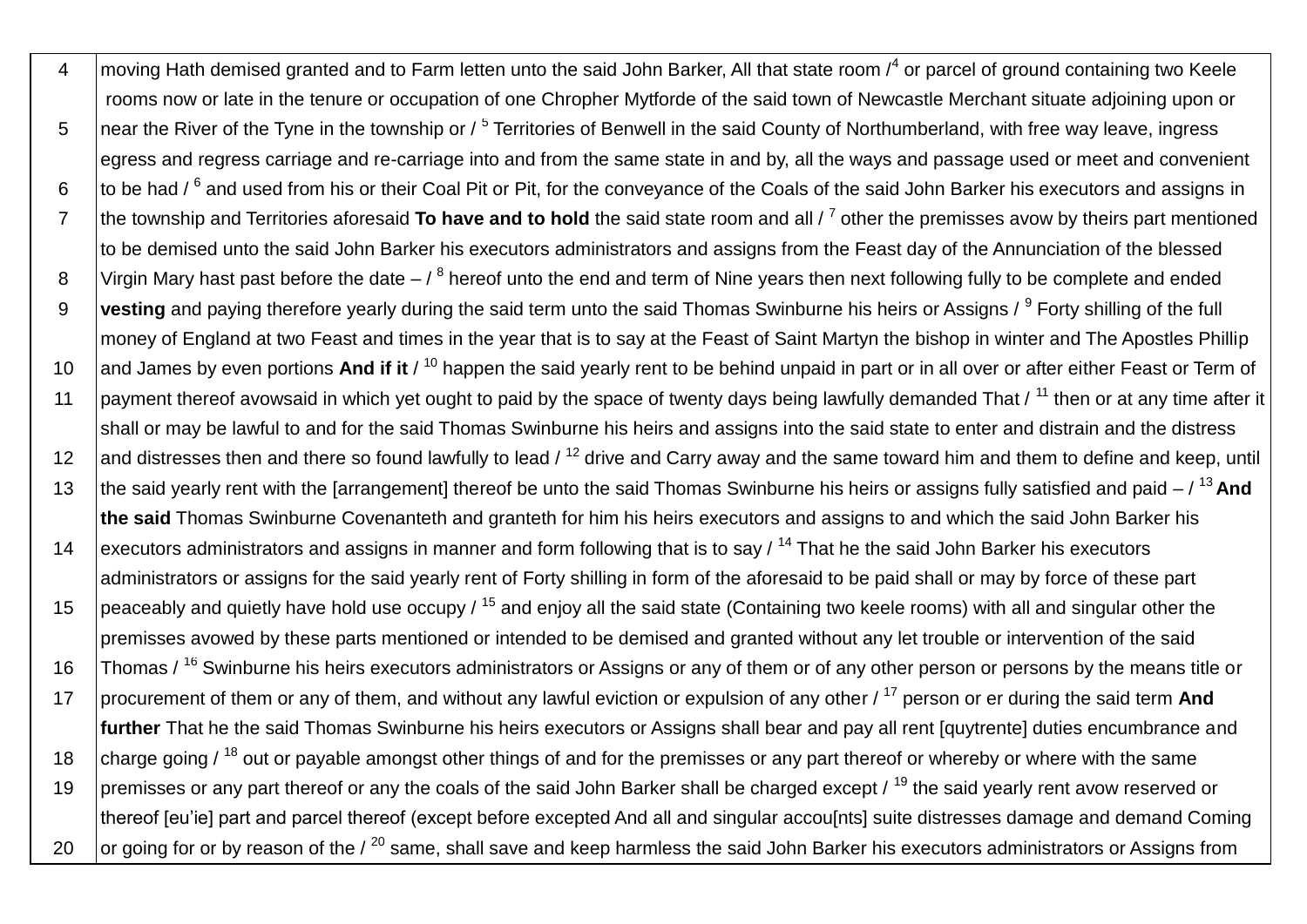| 21 | time to time And moreover that he the said John Barker his executors administrators and assigns for the space of $\ell^{21}$ Six months next after                                      |  |  |
|----|-----------------------------------------------------------------------------------------------------------------------------------------------------------------------------------------|--|--|
|    | the end of the said term shall or may lawfully hold and detain the said state rent free for carrying away his or their coals being thereupon at                                         |  |  |
| 22 | the end of the said term without any $\frac{22}{2}$ Let trouble or intervention of the said Thomas Swinburne his heirs executors or Assigns or of any                                   |  |  |
| 23 | other person or persons by his or their means title or procurement Any thing avow said or thereupon to be construed $\ell^{23}$ to the contrary                                         |  |  |
|    | thereof in any wise notwithstanding In [witness] whereof the said parties to this part Indentures interchangeably have set their hands and<br>seals the day and year First avow written |  |  |
| 24 | J[ohn]: Barker: I                                                                                                                                                                       |  |  |
|    |                                                                                                                                                                                         |  |  |
|    | $[ZC-2-1-p2]$                                                                                                                                                                           |  |  |

## (WRITTEN with OLD ENGLISH SPELLINGS)

| [Writing on Back of Document]         | $[ZC-2-1-p2]$ |
|---------------------------------------|---------------|
| [Cover]                               |               |
| $\mathsf{A}$                          |               |
|                                       |               |
| [Segill of Del in purwrid]            |               |
| [h nr ] [ ]ute any [ ] ] publ         |               |
| Thome Procter Etmei Cawm              |               |
| Adon serven dci [Rlorq]               |               |
|                                       |               |
| 3 Sept 1606                           |               |
| A Gdncerpwe<br>of A coppe             |               |
| E o [Jobne] Barker for                |               |
| A Goe [eite ] in [p<br>$\blacksquare$ |               |
| To pls [ ] [ ] [ ] 160[9]             |               |
|                                       |               |
| Haith swon                            |               |
| (2)                                   |               |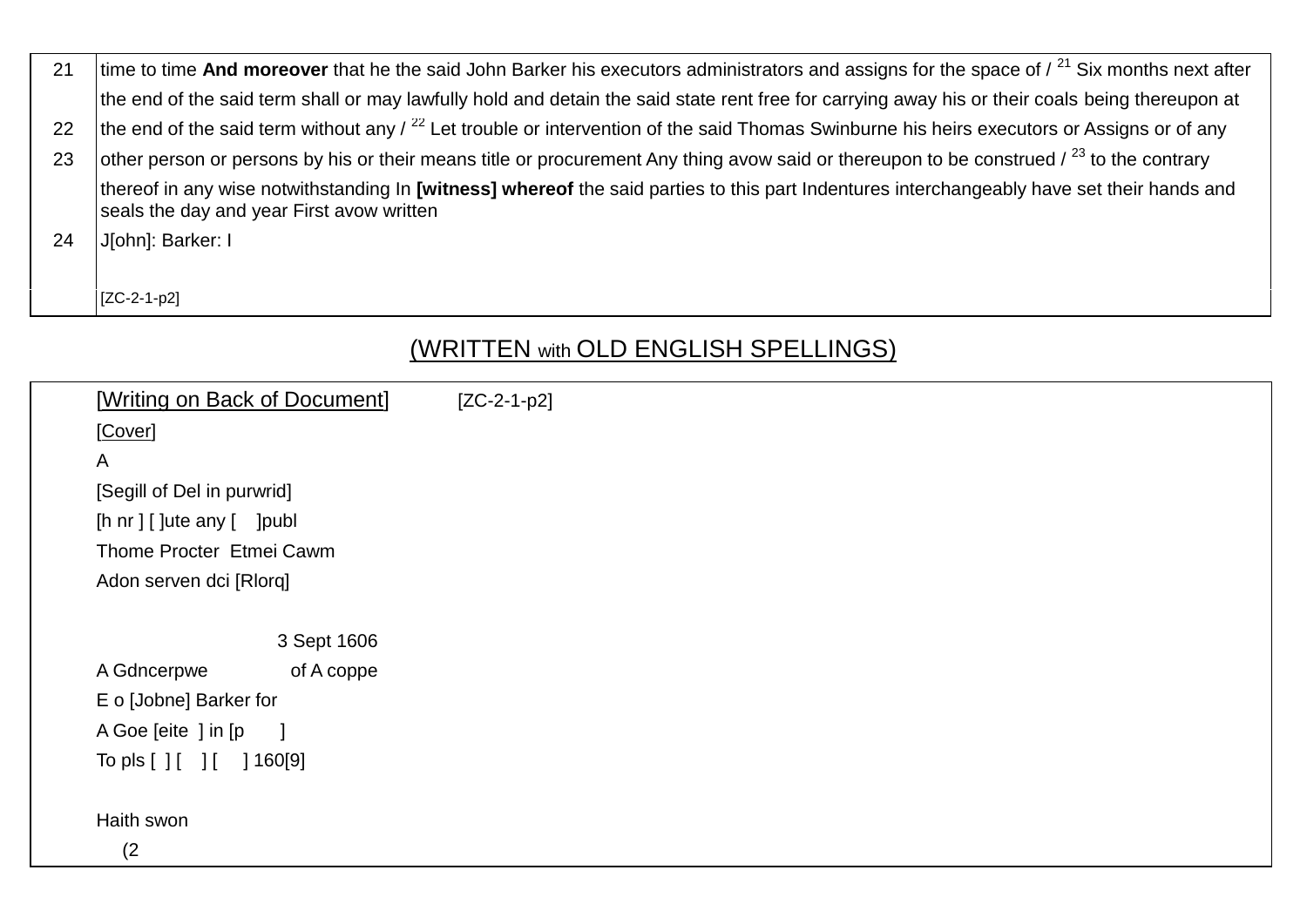| [Line          | [DOCUMENT]                                                                                                                                                                                                                                                      |
|----------------|-----------------------------------------------------------------------------------------------------------------------------------------------------------------------------------------------------------------------------------------------------------------|
| $N^{\circ}.$   |                                                                                                                                                                                                                                                                 |
|                |                                                                                                                                                                                                                                                                 |
| $\mathbf 1$    | This Indenture made the Third day of September in the thirde yere of the raigne of our Soveraigne Lord James by the grace of god King of<br>England Fraunce and Ireland defendor of the faithe or and of Scotland the                                           |
| $\overline{2}$ | [xxxixth] / Between Thomas Swinburne of Captheaton in the Countye of Northumberland Esquier on thone ptye, And John Barker of the<br>towne Newcastle vpon Tyne w <sup>th</sup> in the Countie of the same Towne M'chant on                                      |
| 3              | thother ptye Witnesseth that the said Thomas Swinburne for certaine good & reasonable causes and consideracones him hereunto moving<br>Hath demysed granted and to Farme letten unto the saide John Barker, All that state roome                                |
| $\overline{4}$ | or pcell of grounde conteyning two Keele rooms nowe or late in the teanure or occupacon of one Chropher Mytforde of the saide towne of<br>Newcastle M'chant scytuate adioyning upon or nere the River of the Tyne in the towneshipp or                          |
| 5              | Territories of Benwell in the saide Countie of Northumberland, w <sup>th</sup> free way leave, ingresse egresse and regresse carriage and recarriage into<br>and from the same staite in and by, all the wayes and passage vsed or meet and convenient to behad |
| 6              | and vsed from his or their Colepytte or pytte, for the conveyance of the Coles of the saide John Barker his exrs and assignes in the<br>towneshipp and Territories aforesaide To have and to holde the saide stayte roome and all                               |
| $\overline{7}$ | other the premisses avoue by theirs prte menconed to be demysed vnto the said John Barker his ex's adm'stes and assignes from the Feast<br>daye of the Anuncacon of the blessed Virgyne Marye hast past before the date -                                       |
| 8              | hereof vnto the end and terme of Nyne yeares then next following fullie to be complete and ended <b>vesding</b> and paying therefor yeralie during<br>the saide terme vnto the saide Thomas Swinburne his heyres or Assignes                                    |
| 9              | Fortye shillinge of the full money of England at two Feaste and times in the yere that is to saye at the Feast of Saint Martyne the bishopp in<br>winter and Thappostles Phillip and James by even porcons And vf it                                            |
| 10             | happen the saide yerelie rent to be behynde vnpaide in pte or in all over or after eyther Feast or Terme of paym <sup>t</sup> thereof avouesaide in w <sup>t</sup> h yt<br>ought to paide by the space of twenty dayes being lawfullie demaunded That           |
| 11             | then or at any time after yt shall or may be lawfull to and for the saide Thomas Swinburne his heyres and assignes into the saide state to enter<br>and distreyne and the distresse and distresses then and their so founde lawfully to lead                    |
| 12             | drive and Carry away and the same towarde him and them to defeyne and keepe, vntil the said yearlie rent w <sup>t</sup> h tharrerage thereof be vnto the<br>said Thomas Swinburne his heyres or assignes fullie satissied and paide -                           |
| 13             | And the saide Thomas Swinburne Covennteth and graunteth for him his heirs ex's and assignes to and w <sup>c</sup> h the saide John Barker his ex's<br>admi'stes and assignes in manner and forme following that is to saye                                      |
| 14             | That he the saide John Barker his ex's admi'stes or assignes for the saide yerelie rent of Fortye shillinge in forme of the aforesaide to be paide                                                                                                              |